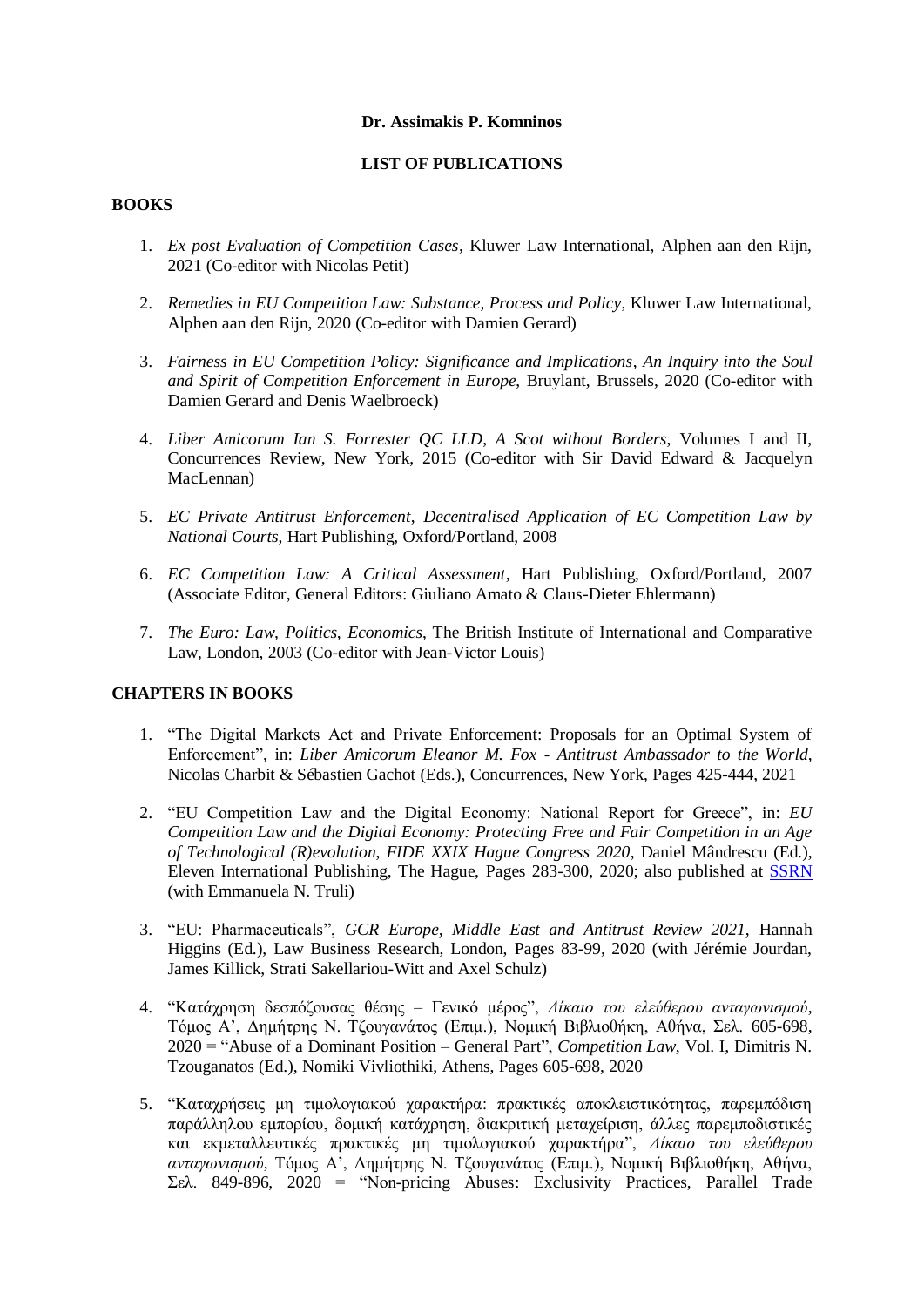Restrictions, Structural Abuse, Discriminatory Treatment, Other Exclusionary and Exploitative Practices of a Non-pricing Nature", *Competition Law*, Vol. I, Dimitris N. Tzouganatos (Ed.), Nomiki Vivliothiki, Athens, Pages 849-896, 2020

- 6. "Εφαρμογή του ενωσιακού και ελληνικού δικαίου ανταγωνισμού από διαιτητικά όργανα", *Δίκαιο του ελεύθερου ανταγωνισμού*, Τόμος Β', Δημήτρης Ν. Τζουγανάτος (Επιμ.), Νομική Βιβλιοθήκη, Αθήνα, Σελ. 230-277, 2020 = "Application of Union and Greek Competition Law by Arbitration Tribunals", *Competition Law*, Vol. II, Dimitris N. Tzouganatos (Ed.), Nomiki Vivliothiki, Athens, Pages 230-277, 2020
- 7. "Damages Actions in Article 102 TFEU Cases: The New Frontier for Private Enforcement", in: *EU Competition Litigation*, *Transposition and First Experiences of the New Regime*, Magnus Strand, Vladimir Bastidas & Marios C. Iacovides (Eds.), Hart Publishing, Oxford/Portland, Pages 155-171, 2019
- 8. "Arbitration and Damages Claims Based on Competition Law Infringements", *Liber Amicorum Ian S. Forrester QC LLD*, *A Scot without Borders*, Volume II, Sir David Edward, Jacquelyn MacLennan & Assimakis Komninos (Eds.), Concurrences, New York, Pages 201- 217, 2015
- 9. "Αντικειμενικοί δικαιολογητικοί λόγοι στην κατάχρηση δεσπόζουσας θέσης Η ελληνική πρακτική και νομολογία", «Χαριστήριον», Σύμμεικτα προς τιμήν Ιωάννη Κ. Δρυλλεράκη, Νομική Βιβλιοθήκη, Αθήνα, Σελ. 51-72, 2015 = "Objective Justification in Abuse of a Dominant Position – The Greek Practice and Case Law", Liber Amicorum Ioannis K. Dryllerakis, Nomiki Vivliothiki, Athens, Pages 51-72, 2015
- 10. "European Union", *Getting the Deal Through - Intellectual Property & Antitrust 2015*, Peter J. Levitas (Ed.), published in November 2014 (with Mark D. Powell and Katarzyna Czapracka)
- 11. "Relationship between Public and Private Enforcement: *quod Dei Deo, quod Caesaris Caesari*", European *Competition Law Annual 2011: Integrating Public and Private Enforcement of Competition Law – Implications for Courts and Agencies*, Philip Lowe & Mel Marquis (Eds.), Hart Publishing, Oxford/Portland, Pages 141-157, 2014; also published at **[SSRN](http://papers.ssrn.com/sol3/papers.cfm?abstract_id=1870723)**
- 12. "Private Enforcement in the EU with Emphasis on Damages Actions", *Handbook on European Competition Law*, *Enforcement and Procedure*, Ioannis Lianos & Damien Geradin (Eds.), Edward-Elgar, Cheltenham/Northampton, Pages 228-272, 2013
- 13. "Κατάχρηση δεσπόζουσας θέσης", *Δίκαιο του ελεύθερου ανταγωνισμού*, Δημήτρης Ν. Τζουγανάτος (Επιμ.), Νομική Βιβλιοθήκη, Αθήνα, Σελ. 455-542, 2013 = "Abuse of a Dominant Position", *Competition Law*, Dimitris N. Tzouganatos (Ed.), Nomiki Vivliothiki, Athens, Pages 455-542, 2013 (with Ioannis Lianos)
- 14. "Καταχρήσεις μη τιμολογιακού χαρακτήρα", *Δίκαιο του ελεύθερου ανταγωνισμού*, Δημήτρης Ν. Τζουγανάτος (Επιμ.), Νομική Βιβλιοθήκη, Αθήνα, Σελ. 543-642, 2013 = "Non-pricing Abuses", *Competition Law*, Dimitris N. Tzouganatos (Ed.), Nomiki Vivliothiki, Athens, Pages 543-642, 2013 (with Ioannis Lianos)
- 15. "Εφαρμογή του ενωσιακού και ελληνικού δικαίου ανταγωνισμού από διαιτητικά όργανα", *Δίκαιο του ελεύθερου ανταγωνισμού*, Δημήτρης Ν. Τζουγανάτος (Επιμ.), Νομική Βιβλιοθήκη, Αθήνα, Σελ. 1056-1093, 2013 = "Application of Union and Greek Competition Law by Arbitration Tribunals", *Competition Law*, Dimitris N. Tzouganatos (Ed.), Nomiki Vivliothiki, Athens, Pages 1056-1093, 2013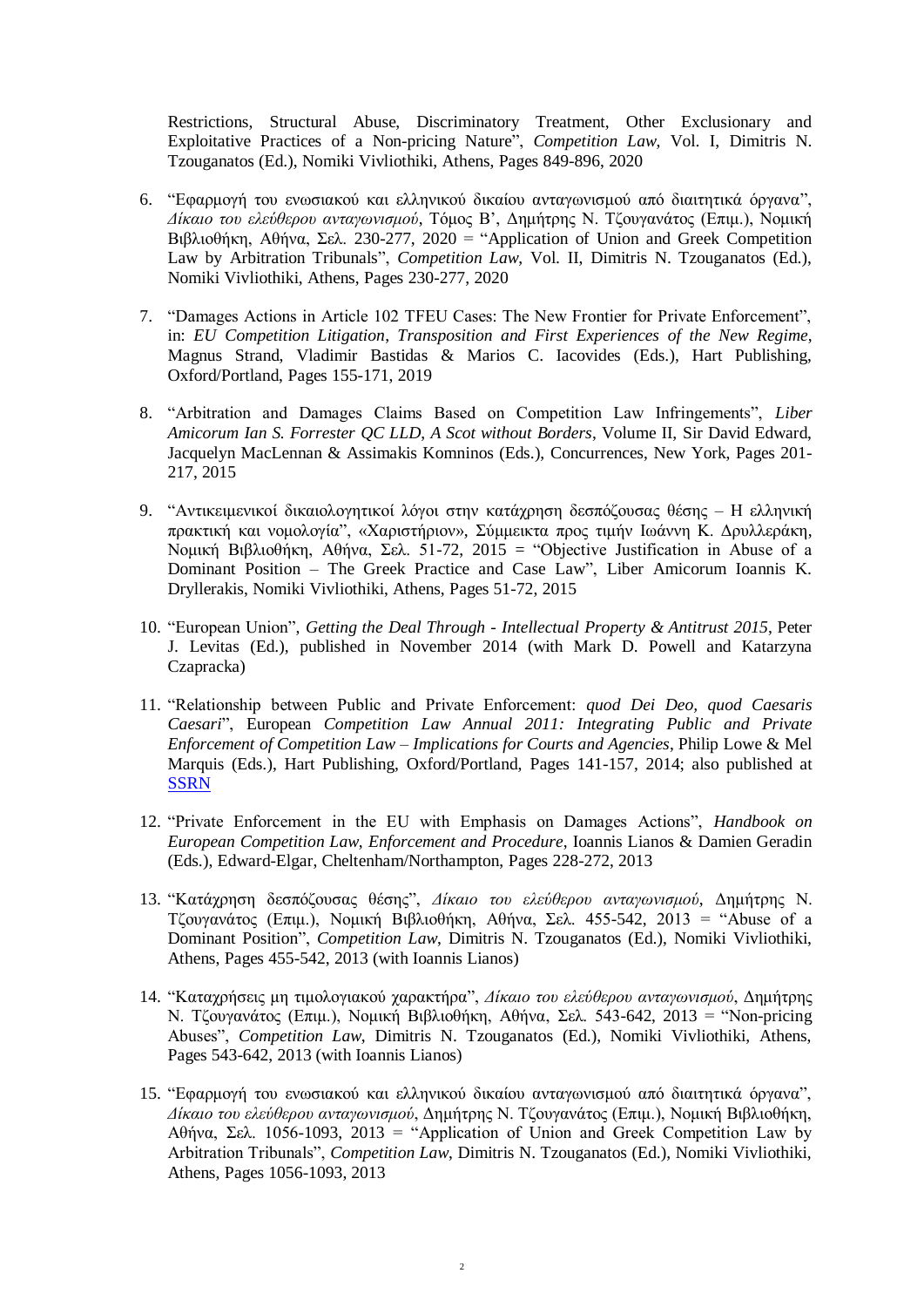- 16. "EU Private Antitrust Enforcement: Indirect Purchaser Standing and Passing-on in Light of the *acquis communautaire*", *I rimedi civilistici agli illeciti anticoncorrenziali, Private Enforcement of Competition Law, Atti del III Convegno di Studio tenuto presso la Facoltà di Giurisprudenza di Trento, 15-16 aprile 2011*, Gian Antonio Benacchio & Michele Carpagnano (Eds.), CEDAM, Padua, Pages 161-181, 2012
- 17. "EU Private Antitrust Enforcement: Retrospective and Prospective", *Rights and Remedies in a Liberalised and Competitive Internal Market*, Eugène Buttigieg (Ed.), Gutenberg Press, Malta, Pages 21-36, 2012
- 18. "Arbitration and EU Competition Law", *International Antitrust Litigation*, *Conflict of Laws and Coordination*, Jürgen Basedow, Stéphanie Francq & Laurence Idot (Eds.), Hart Publishing, Oxford/Portland, Pages 191-222, 2011; also published at [SSRN](http://papers.ssrn.com/sol3/papers.cfm?abstract_id=1520105)
- 19. "Assistance by the European Commission and Member States Authorities in Arbitrations", *EU and US Antitrust Arbitration*, Gordon Blanke and Phillip Landolt (Eds.), Kluwer Law International, Alphen aan den Rijn, Pages 727-753, 2011
- 20. "Arbitration and EU Competition Law in the Post-Modernisation Era", *EU and US Antitrust Arbitration*, Gordon Blanke and Phillip Landolt (Eds.), Kluwer Law International, Alphen aan den Rijn, Pages 433-487, 2011
- 21. "Chapter 12: The Application of EU Competition Law by National Courts", *Competition Law of the European Community*, Valentine Korah (Ed.), Matthew Bender, New York, Pages 12-1 – 12-48, 2010 (with Anthony Dawes)
- 22. "Chapter 11: The Procedure in the Network", *Competition Law of the European Community*, Valentine Korah (Ed.), Matthew Bender, New York, Pages 11-1 – 11-75, 2010 (with Lefkothea Nteka)
- 23. "IP Rights in the EU *Microsoft* Saga", *Competition Law and the Enforcement of Article 102*, Federico Etro & Ioannis Kokkoris (Eds.), Oxford University Press, Oxford, Pages 83-98, 2010 (with Katarzyna A. Czapracka)
- 24. "EC Competition Law and Parallel Trade in Pharmaceutical Products", *The Reform of EC Competition Law*, *New Challenges*, Ioannis Kokkoris & Ioannis Lianos (Eds.), Kluwer Law International, Alphen aan den Rijn, Pages 377-408, 2010 (with Anthony Dawes)
- 25. "European Union", *Getting the Deal Through – Intellectual Property & Antitrust 2010*, Susan Hutton (Ed.), published in November 2009 (with Mark D. Powell)
- 26. "Chapter 10: The Procedure Before the Commission", *Competition Law of the European Community*, Valentine Korah (Ed.), Matthew Bender, New York, 2009 (with Anthony Dawes)
- 27. "The White Paper for Damages Actions: Putting the Community Right to Damages in Effect", *Alternative Enforcement Techniques in EC Competition Law: Settlements, Commitments and Other Novel Instruments*, Charles Gheur & Nicolas Petit (Eds.), Bruylant, Brussels, Pages 29-65, 2009
- 28. "Civil Antitrust Remedies Between Community and National law", *The Outer Limits of European Union Law*, Catherine Barnard & Okeoghene Odudu (Eds.), Hart Publishing, Oxford/Portland, Pages 363-400, 2009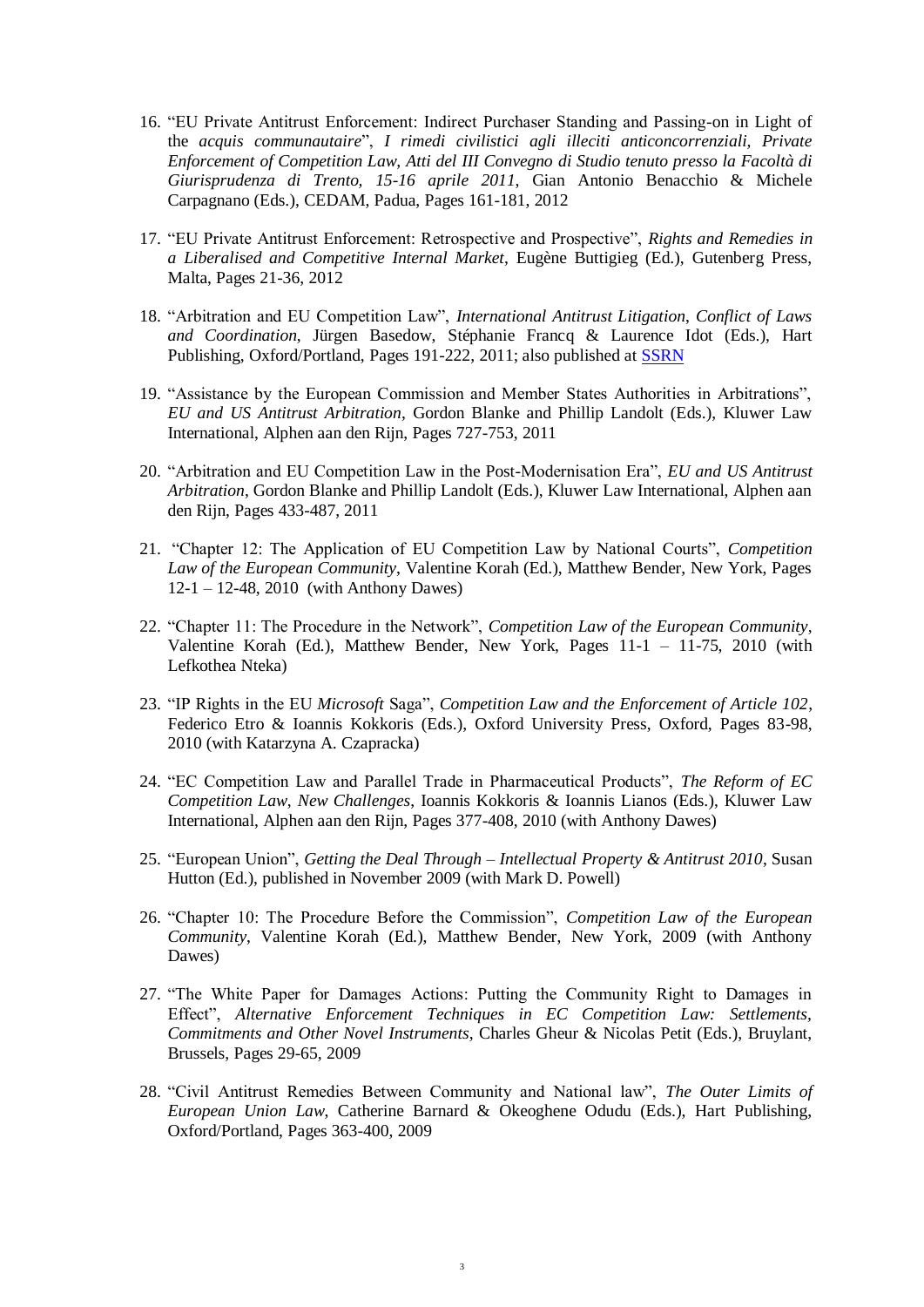- 29. "European Union", *Getting the Deal Through – Intellectual Property & Antitrust 2009*, Susan Hutton (Ed.), published in November 2008 (with Mark D. Powell)
- 30. "Greek Preliminary References in Competition Law Matters 1981–2004: Disappointment and Hope", *Article 234 and Competition Law*, *An Analysis*, Barry Rodger (Ed.), Kluwer Law International, Alphen aan den Rijn, Pages 572-582, 2008 (with Hara Nikolopoulou)
- 31. "Modernisation and Decentralisation: Retrospective and Prospective", *EC Competition Law: A Critical Assessment*, Giuliano Amato & Claus-Dieter Ehlermann (Eds.), Hart Publishing, Oxford/Portland, Pages 629-673, 2007
- 32. "Resolution of Conflicts in the Integrated Article 81 EC", *European Competition Law Annual 2004: The Relationship between Competition Law and (Liberal) Professions*, Claus-Dieter Ehlermann & Isabela Atanasiu (Eds.), Hart Publishing, Oxford/Portland, Pages 451-472, 2006
- 33. "Assistance to Arbitral Tribunals in the Application of EC Competition Law", *European Competition Law Annual 2001: Effective Private Enforcement of EC Antitrust Law*, Claus-Dieter Ehlermann & Isabela Atanasiu (Eds.), Hart Publishing, Oxford/Portland, Pages 363- 385, 2003
- 34. "Introduction", *European Competition Law Annual 2001: Effective Private Enforcement of EC Antitrust Law*, Claus-Dieter Ehlermann & Isabela Atanasiu (Eds.), Hart Publishing, Oxford/Portland, Pages xxi-xlii, 2003

# **ARTICLES**

- 1. "Legal, Institutional and Policy Implications of the Introduction of a New Competition Tool", *Concurrences*, 2021(1), Art. N° 98145, Pages 1-13 (with Georgios Gryllos)
- 2. "Excessive Pricing after *Phenytoin*: Authorities Must Consider All Relevant Evidence Put forward by a Defendant", *Competition Law Insight*, Vol. 19, Issue 4, April 2020 (with James Killick)
- 3. ["A Re-awakening of the Failing Firm Defense in the EU in the Aftermath of COVID-19?",](https://www.competitionpolicyinternational.com/a-re-awakening-of-the-failing-firm-defense-in-the-eu-in-the-aftermath-of-covid-19/)  [Competition Policy International \(CPI\) Europe Column, April 2020 \(with Jan Jeram and](https://www.competitionpolicyinternational.com/a-re-awakening-of-the-failing-firm-defense-in-the-eu-in-the-aftermath-of-covid-19/)  [Iakovos Sarmas\),](https://www.competitionpolicyinternational.com/a-re-awakening-of-the-failing-firm-defense-in-the-eu-in-the-aftermath-of-covid-19/) also published at [SSRN](https://papers.ssrn.com/sol3/papers.cfm?abstract_id=3596794)
- 4. ["The Court of Appeal Upholds the UK Competition Appeal Tribunal's Quashing of the](https://www.concurrences.com/en/bulletin/news-issues/march-2020/the-uk-competition-appeal-tribunal-quashes-the-cma-s-decision-against)  [CMA's Decision against Pharmaceutical Undertakings who Had Abused their Dominant](https://www.concurrences.com/en/bulletin/news-issues/march-2020/the-uk-competition-appeal-tribunal-quashes-the-cma-s-decision-against)  [Position by Pricing their Epilepsy Drug Unfairly \(](https://www.concurrences.com/en/bulletin/news-issues/march-2020/the-uk-competition-appeal-tribunal-quashes-the-cma-s-decision-against)*Pfizer / Flynn Pharma*)", *e-Competitions*, [March 2020, n° 94178 \(with James Killick and Aqeel Kadri\)](https://www.concurrences.com/en/bulletin/news-issues/march-2020/the-uk-competition-appeal-tribunal-quashes-the-cma-s-decision-against)
- 5. "*EAEPC v. Commission*: Final Curtain for the *GSK Spain* Saga on so-called 'dual pricing' for medicines", *Journal of European Competition Law & Practice*, 10(4), Pages 224-227, 2019
- 6. ["The UK Competition Authority Closes its Investigation into an Allegedly Abusive Discount](https://www.concurrences.com/en/bulletin/news-issues/march-2019/the-uk-national-competition-authority-closes-its-investigation-into-an)  [Scheme in the Pharmaceutical Sector \(](https://www.concurrences.com/en/bulletin/news-issues/march-2019/the-uk-national-competition-authority-closes-its-investigation-into-an)*Remicade*)", *e-Competitions*, March 2019, n° 90218 [\(with James Killick, Strati Sakellariou-Witt and Axel P. Schulz\)](https://www.concurrences.com/en/bulletin/news-issues/march-2019/the-uk-national-competition-authority-closes-its-investigation-into-an)
- 7. "The EU Court of Justice Dismisses the Commission's Appeal against the Annulment of its Decision to Prohibit a Merger in the Parcel Delivery Market (*UPS / TNT*)", *e-Competitions*, February 2019, n° 89214 (with James Killick)
- 8. "A Feeling of déjà vu: Market Definition 'Gerrymandering' in IT Cases", *Competition Law Insight*, Vol. 17, Issue 11, November 2018 (with James Killick)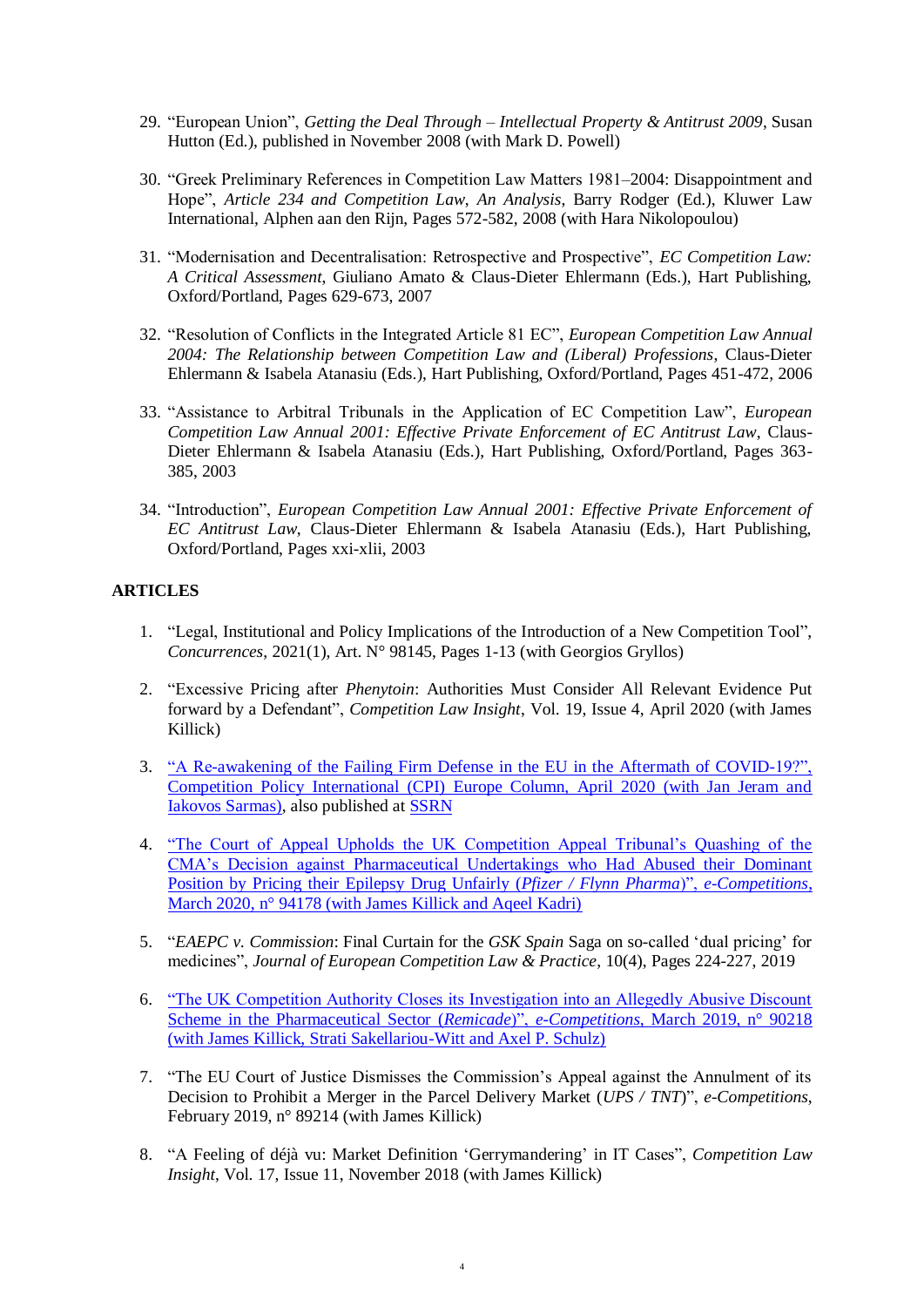- 9. "Excessive Pricing in the Pharmaceutical Market How the CAT Shot Down the CMA's *Pfizer/Flynn* Case", *Journal of European Competition Law & Practice*, 9(8), Pages 530-536, 2018 (with James Killick)
- 10. ["The UK Competition Appeal Tribunal Announces its Provisional Judgment in an Appeal](https://www.concurrences.com/en/bulletin/news-issues/july-2018-en/the-uk-competition-appeal-tribunal-announces-its-provisional-judgment-in-an)  [against the CMA's Infringement Decision in an Excessive Price Case \(](https://www.concurrences.com/en/bulletin/news-issues/july-2018-en/the-uk-competition-appeal-tribunal-announces-its-provisional-judgment-in-an)*Pfizer / Flynn*), *e-Competitions*[, August 2018, n° 87652 \(with James Killick\)](https://www.concurrences.com/en/bulletin/news-issues/july-2018-en/the-uk-competition-appeal-tribunal-announces-its-provisional-judgment-in-an)
- 11. ["The CAT Warns Antitrust Watchdogs to be Careful when Looking at Excessive Pricing",](https://www.competitionpolicyinternational.com/the-cat-warns-antitrust-watchdogs-to-be-careful-when-looking-at-excessive-pricing/)  *CPI Antitrust Chronicle*, July [2018 \(with James Killick\)](https://www.competitionpolicyinternational.com/the-cat-warns-antitrust-watchdogs-to-be-careful-when-looking-at-excessive-pricing/)
- 12. "Regulating Excessive Pricing: The CAT Has Overturned Fines on Pfizer and Flynn Pharma", *Competition Law Insight*, Vol. 17, Issue 7, July 2018 (with James Killick)
- 13. "Pop Culture: The Effect of Populism and Politics on Competition Law Enforcement", *Competition Law Insight*, Vol. 17, Issue 5, May 2018
- 14. "*Intel*: the ECJ Finally Speaks Time to Listen!", *Competition Law & Policy Debate*, 4(2), Pages 42-50, 2018
- 15. ["The EU Court of Justice Endorses an Effects-based Assessment of Rebates \(](https://www.concurrences.com/en/bulletin/news-issues/september-2017/the-eu-court-of-justice-endorses-an-effects-based-assessment-of-rebates-intel)*Intel*)", *e-Competitions*[, September 2017, n° 84862 \(with James Killick, Jacquelyn F. MacLennan,](https://www.concurrences.com/en/bulletin/news-issues/september-2017/the-eu-court-of-justice-endorses-an-effects-based-assessment-of-rebates-intel)  [Jérémie Jourdan, Strati Sakellariou-Witt and Jan Jeram\)](https://www.concurrences.com/en/bulletin/news-issues/september-2017/the-eu-court-of-justice-endorses-an-effects-based-assessment-of-rebates-intel)
- 16. ["The Cyprus Competition Authority Imposes a Fine of 750,000 Euro and Behavioural](https://www.concurrences.com/en/bulletin/news-issues/june-2015/The-Cyprus-Commission-for-the-75466)  [Remedies on an Airport Company \(](https://www.concurrences.com/en/bulletin/news-issues/june-2015/The-Cyprus-Commission-for-the-75466)*Hermes Airports*)", *e-Competitions*, June 2015, n° 75466 [\(with Polyvios Panayides\)](https://www.concurrences.com/en/bulletin/news-issues/june-2015/The-Cyprus-Commission-for-the-75466)
- 17. "The EU Court of Justice Holds that Parent Companies May Be Fined for Repeated [Infringements even without Being an Addressee of the Earlier Decisions \(](https://www.concurrences.com/en/bulletin/news-issues/march-2015/The-european-Court-of-Justice-72136)*Versalis*)", *e-Competitions*[, March 2015, n° 72136 \(with Ian Forrester and James Killick\)](https://www.concurrences.com/en/bulletin/news-issues/march-2015/The-european-Court-of-Justice-72136)
- 18. "The New Damages Directive and International Arbitration: Prospects after the *CDC* Judgment", *Revue des affaires européennes*, 2015/4, Pages 715-727, 2015
- 19. "Changing Mind in Changed Circumstances: *Aegean/Olympic II* and the Failing Firm Defence", *Journal of European Competition Law & Practice*, 5(9), Pages 605-615, 2014 (with Jan Jeram)
- 20. ["Mexico's Proposed Reform of Competition Law: A Critique from Europe",](https://www.competitionpolicyinternational.com/mexico-s-proposed-reform-of-competition-law-a-critique-from-europe-2/) *The CPI Antitrust Chronicle*[, March 2014\(2\), Pages 1-14 \(with Anne Perrot\),](https://www.competitionpolicyinternational.com/mexico-s-proposed-reform-of-competition-law-a-critique-from-europe-2/) also published at [SSRN](http://papers.ssrn.com/sol3/papers.cfm?abstract_id=2404022)
- 21. ["The Belgian Parliament Passes a Law Introducing Class Action",](https://www.concurrences.com/en/bulletin/news-issues/february-2014-en/The-Belgian-Parliament-passes-a) *e-Competitions*, February [2014, n° 64946 \(with Nathalie Colin and Benoît Corbisier de Méaultsart\)](https://www.concurrences.com/en/bulletin/news-issues/february-2014-en/The-Belgian-Parliament-passes-a)
- 22. "Efficiency Defences in Abuse of Dominance Cases: Introduction", *Concurrences* 2014(2), art. n° 65382
- 23. ["The European Commission Adopts a Package on Private Damages Actions in Antitrust](https://www.concurrences.com/en/bulletin/news-issues/june-2013/The-European-Commission-adopts-a-66609)  Cases", *e-Competitions*[, June 2013, n° 66609 \(with Ian Forrester, Kai Struckmann, Pontus](https://www.concurrences.com/en/bulletin/news-issues/june-2013/The-European-Commission-adopts-a-66609)  [Lindfelt, Jacquelyn F. MacLennan and Mark D. Powell\)](https://www.concurrences.com/en/bulletin/news-issues/june-2013/The-European-Commission-adopts-a-66609)
- 24. "Arbitration and EU Competition Law", 3-4/2012 *Revista de Concorrência e Regulação*, Pages 251-303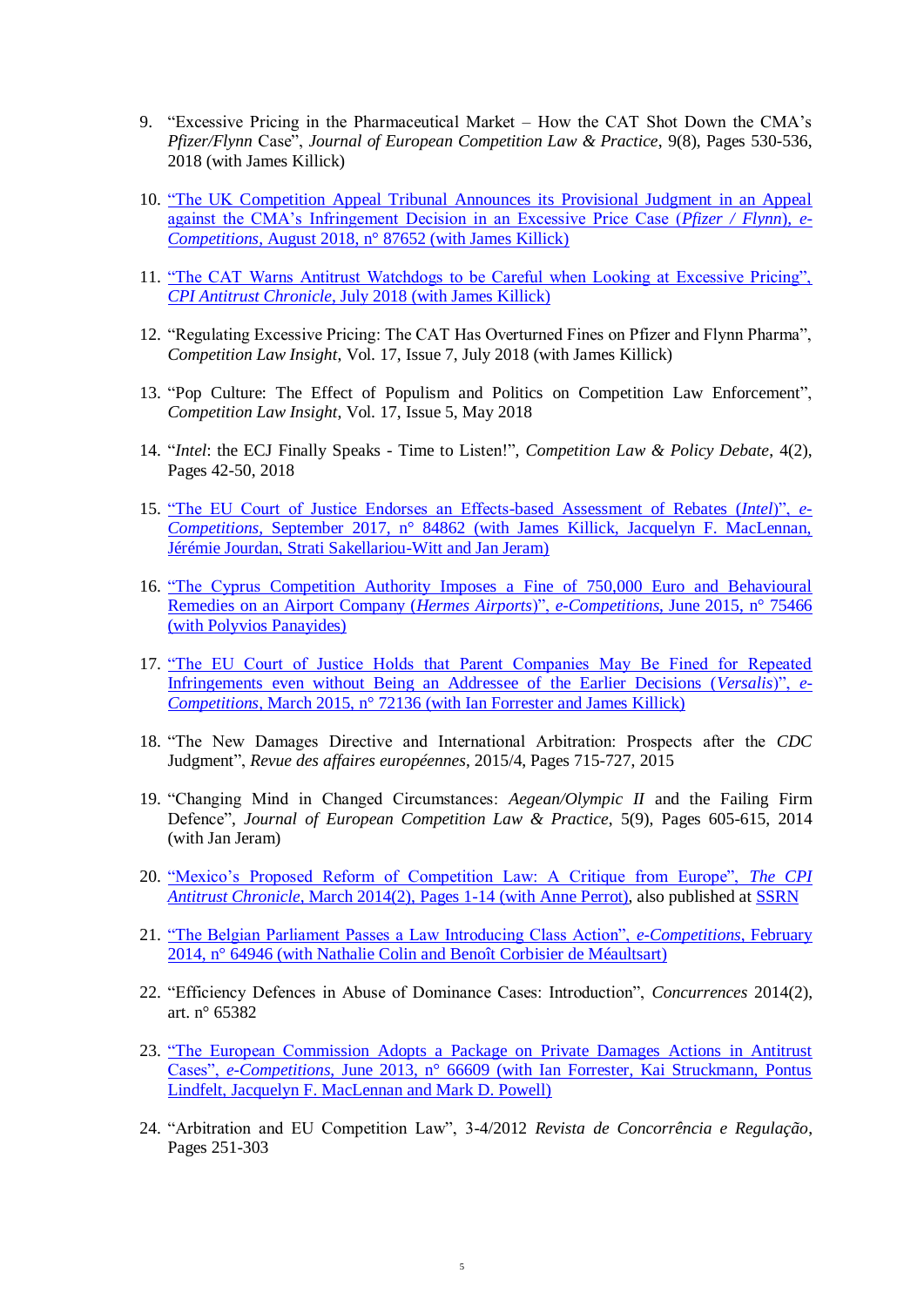- 25. "The 'As Efficient Competitor Test' after *Post Danmark*: Emphasis on Margin Squeeze", *Concurrences*, 2013(3), Pages 24-27 (with Stratigoula Sakellariou)
- 26. "Private Antitrust Damages Actions in the EU: Second Generation Questions", 1/2012 *Revista de Concorrência e Regulação*, Pages 21-72
- 27. "Δίκαιο ελεύθερου ανταγωνισμού και διαιτησία", *Δίκαιο Επιχειρήσεων & Εταιριών*, 18(1), Σελ. 11-23, 2012 = "EU and Greek Competition Law and Commercial Arbitration", *Enterprise & Company Law*, 18(1), Pages 11-23, 2012
- 28. "Special Issue [Private Enforcement: An Overview of EU and National Case Law",](http://www.concurrences.com/abstract_bulletin_web.php3?id_article=44442&ordre_suivant=date_redac) *e-Competitions*[, March 2012, n° 44442,](http://www.concurrences.com/abstract_bulletin_web.php3?id_article=44442&ordre_suivant=date_redac) also published in: *2013 Competition Case Law Digest*, *A Synthesis of EU and National Leading Cases*, Nicolas Charbit, Elisa Ramundo & Maly Op-Courtaigne (Eds.), Institute of Competition Law, New York, Pages 199-210, 2012
- 29. "Interview: Competition Enforcement in Times of Crisis", *Concurrences*, 2011(2), Pages 9- 11
- 30. ["EU Competition Law & Policy in 2025: Modernization—Mission Accomplished?",](https://www.competitionpolicyinternational.com/eu-competition-law-and-policy-in-2025-modernization-mission-accomplished/) *The CPI Antitrust Chronicle*[, December 2010 \(1\), Pages 1-5](https://www.competitionpolicyinternational.com/eu-competition-law-and-policy-in-2025-modernization-mission-accomplished/)
- 31. ["Continuity and Change in EU Competition Policy",](https://www.competitionpolicyinternational.com/continuity-and-change-in-eu-competition-policy/) *The CPI Antitrust Chronicle*, February [2010 \(1\), Pages 1-8](https://www.competitionpolicyinternational.com/continuity-and-change-in-eu-competition-policy/)
- 32. ["European Court of Justice Finds Anti-Suit Injunctions Unavailable in Support of Arbitration](http://www.whitecase.com/files/Uploads/Documents/IDQ_Summer_2009_v37.pdf)  Proceedings in Europe", *[White & Case International Disputes Quarterly](http://www.whitecase.com/files/Uploads/Documents/IDQ_Summer_2009_v37.pdf)*, Summer 2009
- 33. "A Missed Opportunity: Why the Guidance Paper Does not Increase Predictability or Advance the Debate", *Concurrences*, 2009(2), Pages 23-26 (with James Killick)
- 34. "Arbitration and Damages Actions post-White Paper: Four Common Misconceptions", *Global Competition Litigation Review*, 2(1), Pages 16-28, 2009 (with Markus Burianski)
- 35. ["Schizophrenia in the Commission's Article 82 Guidance Paper: Formalism Alongside](https://www.competitionpolicyinternational.com/schizophrenia-in-the-commissions-article-82-guidance-paper-formalism-alongside-increased-recourse-to-economic-analysis/)  Increased Recourse to Economic Analysis", *[GCP Online Magazine for Global Competition](https://www.competitionpolicyinternational.com/schizophrenia-in-the-commissions-article-82-guidance-paper-formalism-alongside-increased-recourse-to-economic-analysis/)  Policy*[, February 2009, Release 1, Pages 1-10 \(with James Killick\)](https://www.competitionpolicyinternational.com/schizophrenia-in-the-commissions-article-82-guidance-paper-formalism-alongside-increased-recourse-to-economic-analysis/)
- 36. "EC Competition Law 2005-2006", *Oxford Yearbook of European Law*, 27, Pages 521-645, 2008 (with Ian S. Forrester and Jacquelyn F. MacLennan)
- 37. "Importations parallèles : Comment concilier l'intérêt du consommateur et l'intégration du marché communautaire ?", *Concurrences*, 2008(4) (e-version) Pages 42-52 (with Pascal Berghe)
- 38. "The Road to the Commission's White Paper for Damages Actions: Where We Came From", *Competition Policy International*, 4(2), Pages 80-105, 2008
- 39. "The EU White Paper for Damages Actions: A First Appraisal", *Concurrences*, 2008(2) Pages 84-92
- 40. ["Enter the White Paper for Damages Actions: A First Selective Appraisal",](https://www.competitionpolicyinternational.com/enter-the-white-paper-for-damages-actions-a-first-selective-appraisal/) *GCP Online [Magazine for Global Competition Policy](https://www.competitionpolicyinternational.com/enter-the-white-paper-for-damages-actions-a-first-selective-appraisal/)*, April 2008, Release 1, Pages 1-14
- 41. "Effect of Commission Decisions on Private Antitrust Litigation: Setting the Story Straight", *Common Market Law Review*, 44(5), Pages 1387-1428, 2007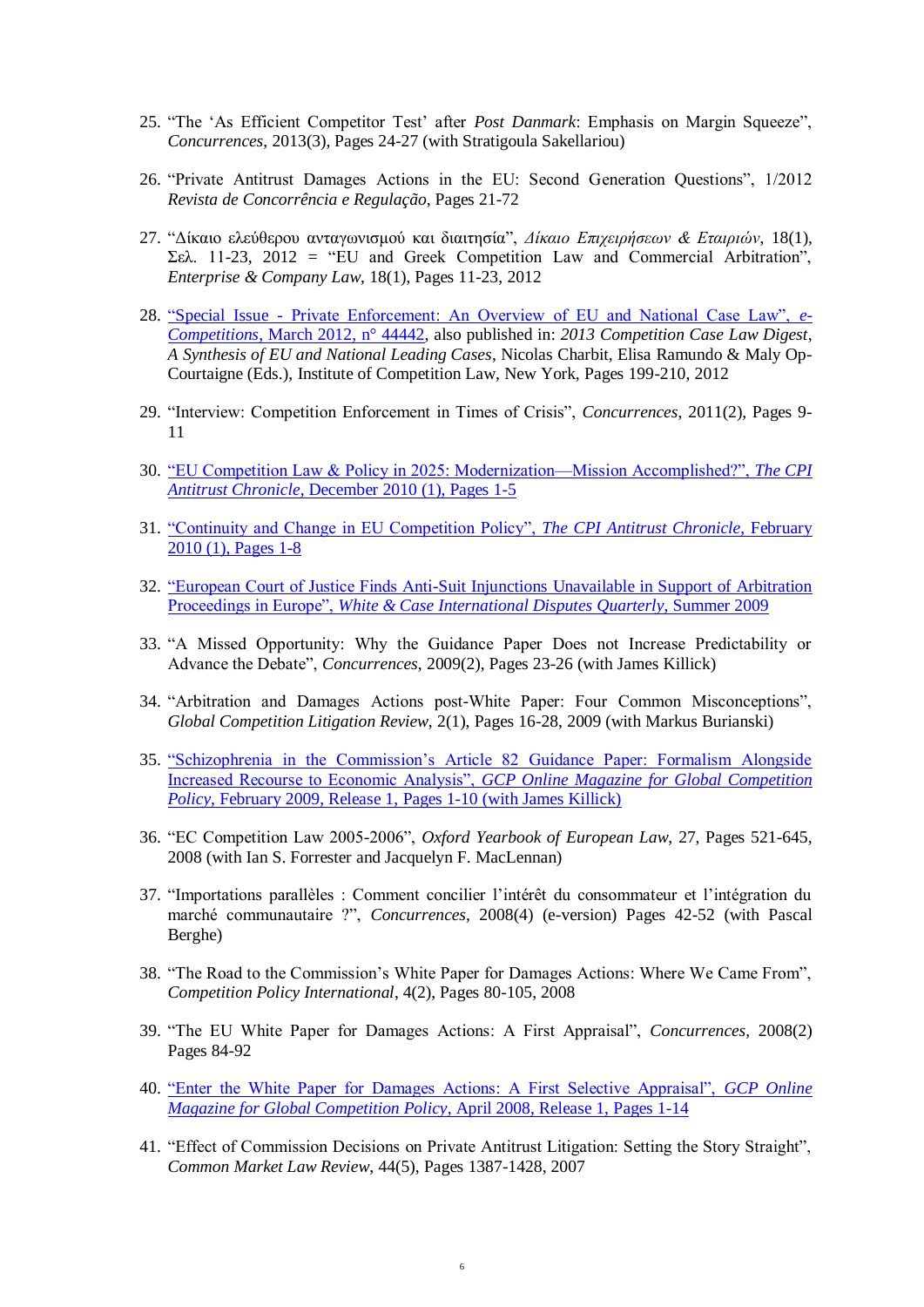- 42. "'Transient' and 'Transitional' Voidness of Anti-competitive Agreements: A Non-issue and an Issue", *European Competition Law Review*, 28(8), Pages 445-450, 2007
- 43. ["Dutch Court Refuses to Enforce US Arbitral Awards on Public Policy Grounds for Violation](http://www.whitecase.com/files/Publication/066e6fad-58c3-4022-ae26-0192d97fb953/Presentation/PublicationAttachment/480e954b-1f96-454b-a357-020f934b03f0/International_Dispute_Resolution_Newsletter_June_06.pdf)  of EU Competition Law", *[White & Case International Dispute Resolution Newsletter](http://www.whitecase.com/files/Publication/066e6fad-58c3-4022-ae26-0192d97fb953/Presentation/PublicationAttachment/480e954b-1f96-454b-a357-020f934b03f0/International_Dispute_Resolution_Newsletter_June_06.pdf)*, [Volume 19, No. 2 June 2006;](http://www.whitecase.com/files/Publication/066e6fad-58c3-4022-ae26-0192d97fb953/Presentation/PublicationAttachment/480e954b-1f96-454b-a357-020f934b03f0/International_Dispute_Resolution_Newsletter_June_06.pdf) also published in: *Transnational Dispute Management*, 3(5), December 2006
- 44. "Public and Private Antitrust Enforcement in Europe: Complement? Overlap?", *The Competition Law Review*, 3(1), Pages 5-26, 2006
- 45. ["EU Administrative Law: Competition Law Adjudication", Sectoral Report on Adjudication](http://www.americanbar.org/content/dam/aba/migrated/SectRptAdj_Competition_Komninos_spring2006_2.authcheckdam.pdf)  [in the Competition Field, American Bar Association, European Union Administrative Law](http://www.americanbar.org/content/dam/aba/migrated/SectRptAdj_Competition_Komninos_spring2006_2.authcheckdam.pdf)  [Project, Pages 1-82, 2006 \(with Ian S. Forrester\)](http://www.americanbar.org/content/dam/aba/migrated/SectRptAdj_Competition_Komninos_spring2006_2.authcheckdam.pdf)
- 46. "Editorial : Agenda de Lisbonne et droit de la concurrence", *Concurrences*, 2006(3) Pages 1- 2 (with Ian S. Forrester)
- 47. "The New Amendment of the Greek Competition Act: Harmonization with or Departure from the EU Model?", *European Competition Law Review*, 27(6), Pages 293-298, 2006
- 48. "EC Competition Law 2003-2004", *Oxford Yearbook of European Law*, 24, Pages 511-617, 2005 (with Ian S. Forrester and Jacquelyn F. MacLennan)
- 49. "Προσωρινά μέτρα κατά αποφάσεων της Ευρωπαϊκής Επιτροπής σε υποθέσεις ανταγωνισμού", *Ελληνική Επιθεώρηση Ευρωπαϊκού Δικαίου*, 25(1), Σελ. 37-71, 2005 = "Interim Measures against Commission Decisions in EC Competition Cases", *Hellenic Review of European Law*, 25(1), Pages 37-71, 2005
- 50. ["Refurbishment of Greek Competition Law: Harmonization with or Departure from the EU](http://www.concurrences.com/abstract_bulletin_web.php3?id_article=305)  Model ?", *e-Competitions*[, November 2005, Volume I, n° 305](http://www.concurrences.com/abstract_bulletin_web.php3?id_article=305)
- 51. ["The Greek Competition Authority is not a 'Court or Tribunal' in the Meaning of Art. 234 EC](http://www.concurrences.com/abstract_bulletin_web.php3?id_article=147)  [and therefore Cannot Apply for an ECJ Preliminary Ruling, According to the European Court](http://www.concurrences.com/abstract_bulletin_web.php3?id_article=147)  of Justice", *e-Competitions*[, July 2005, n° 147](http://www.concurrences.com/abstract_bulletin_web.php3?id_article=147)
- 52. ["Non-competition Concerns: Resolution of Conflicts in the Integrated Article 81 EC",](https://www.law.ox.ac.uk/sites/files/oxlaw/cclp_l_08-05.pdf) *The University of Oxford Centre for [Competition Law and Policy Working Paper](https://www.law.ox.ac.uk/sites/files/oxlaw/cclp_l_08-05.pdf)*, (L) 08/05
- 53. ["Paris Court of Appeal Refuses to Set Aside Arbitral Award for Public Policy Violation",](http://www.whitecase.com/files/Publication/f2c4e7cf-5800-4b64-b006-989b0a3c82eb/Presentation/PublicationAttachment/f5876229-d5ac-45d9-b477-9a57b19e009e/newsletter_dispute_resolution_12_2004.pdf)  *[White & Case International Dispute Resolution Newsletter](http://www.whitecase.com/files/Publication/f2c4e7cf-5800-4b64-b006-989b0a3c82eb/Presentation/PublicationAttachment/f5876229-d5ac-45d9-b477-9a57b19e009e/newsletter_dispute_resolution_12_2004.pdf)*, Volume 17, No. 4 December [2004](http://www.whitecase.com/files/Publication/f2c4e7cf-5800-4b64-b006-989b0a3c82eb/Presentation/PublicationAttachment/f5876229-d5ac-45d9-b477-9a57b19e009e/newsletter_dispute_resolution_12_2004.pdf)
- 54. "Article 234 EC and National Competition Authorities in the Era of Decentralization", *European Law Review*, 29(1), Pages 106-114, 2004
- 55. "New Prospects for Private Enforcement of EC Competition Law: *Courage v. Crehan* and the Community Right to Damages", *Common Market Law Review*, 39(3), Pages 447-487, 2002
- 56. "Οι συνέπειες του προτεινόμενου εκσυγχρονισμού των κανόνων εφαρμογής του Κοινοτικού δικαίου του ανταγωνισμού", *Ελληνική Επιθεώρηση Ευρωπαϊκού Δικαίου*, 21(4), Σελ. 745- 792, 2001 = "The Consequences of the Proposed Modernization of the European Community Law Enforcement", *Hellenic Review of European Law*, 21(4), Pages 745-792, 2001 (with Claus-Dieter Ehlermann)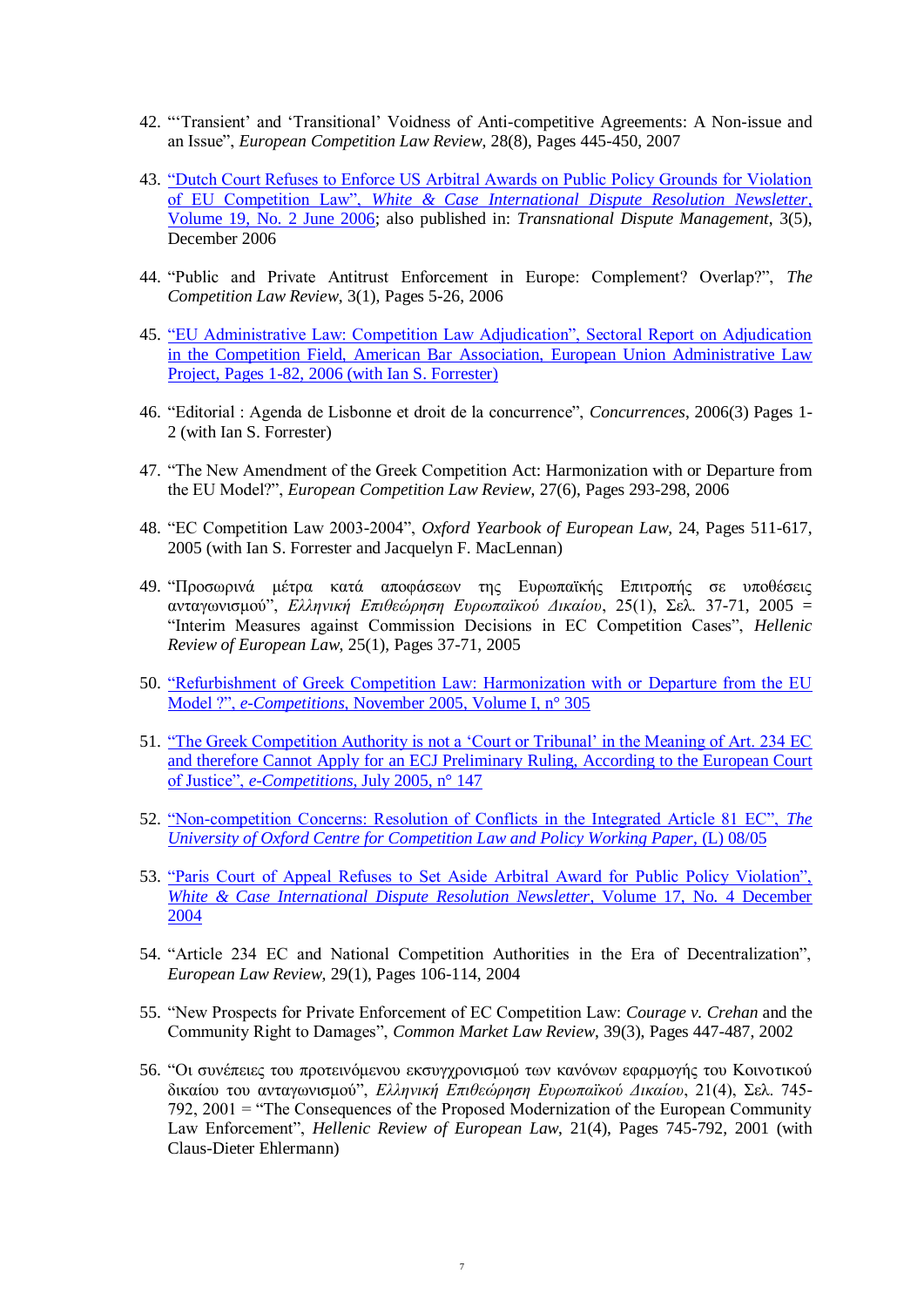57. "Arbitration and the Modernization of European Competition Law Enforcement", *World Competition*, 24(2), Pages 211-238, 2001

#### **CASE NOTES**

1. "Case C-126/97, *Eco Swiss China Time Ltd. v. Benetton International NV*, Judgment of 1 June 1999, Full Court", *Common Market Law Review*, 37(2), Pages 459-478, 2000

#### **BOOK REVIEWS**

- 1. "Leigh Hancher and Antonis Metaxas (Eds.), *Transformation of EU and Eastern Mediterranean Energy Networks*, *Legal, Regulatory and Geopolitical Challenges*. (Deventer/Leuven: Claeys & Casteels, 2018)", *Common Market Law Review*, 57(1), Page 286, 2020
- 2. "Maria Ioannidou, *Consumer Involvement in Private EU Competition Law Enforcement* (Oxford: Oxford University Press, 2015), xxxi + 249 pp., 1st Edition, ISBN: 9780198726432", *World Competition*, 41(2) Pages 301-302, 2018
- 3. "Luis Ortiz Blanco (Ed.), *EU Competition Procedure*, 3rd edn (Oxford: Oxford University Press, 2013), ISBN: 978-01-996-4183-3, xci + 1129 pp.", *World Competition*, 39(1) Pages 154-155, 2016
- 4. "Pinar Akman, *The Concept of Abuse in EU Competition Law: Law and Economic Approaches* (Oxford/Portland: Hart Publishing, 2012), xxi + 354 pp., ISBN: 978-l-849-461 09-2", *European Competition Law Review*, 35(6) Pages 313-314, 2014.
- 5. "Samantha J. Mobley & Ross Denton (Eds), *Baker & McKenzie Global Leniency Manual 2010*. Oxford: Oxford University Press, 2010" & "Lee McGowan, *The Antitrust Revolution in Europe: Exploring the European Commission's Cartel Policy*. Cheltenham/Northampton: Edward Elgar, 2010", *World Competition*, 34(4) Pages 725-726, 2011
- 6. "Tobias Zuberbühler and Christian Oetiker (Eds.), *Practical Aspects of Arbitrating EC Competition Law*. Zurich-Basle-Geneva: Schulthess, 2007", *Common Market Law Review*, 48(1), Pages 277-278, 2011
- 7. "Maher M. Dabbah and Barry E. Hawk (Eds.), *Anti-cartel Enforcement Worldwide, Volumes I, II, III*. Cambridge: Cambridge University Press, 2009", *World Competition*, 33(4), Pages 687-689, 2010
- 8. "Ioannis Lianos, *La transformation du droit de la concurrence par le recours à l'analyse économique*. Athens: Ant. N. Sakkoulas / Brussels: Bruylant, 2007", *Common Market Law Review*, 45(4), Pages 1292-1293, 2008
- 9. "Overview, Recent Books in Greek on Competition Law", *Common Market Law Review*, 45(2), Pages 607-608, 2008
- 10. "Gordon Blanke, *The Use and Utility of International Arbitration in EC Commission Merger Remedies*. Groningen: Europa Law Publishing, 2004", *Stockholm International Arbitration Review*, 9(1), Pages 255-258, 2007
- 11. "Natalya Shelkoplyas, *The Application of EC Law in Arbitration Proceedings*. Groningen: Europa Law Publishing, 2003", *Common Market Law Review*, 42(1), Pages 287-289, 2005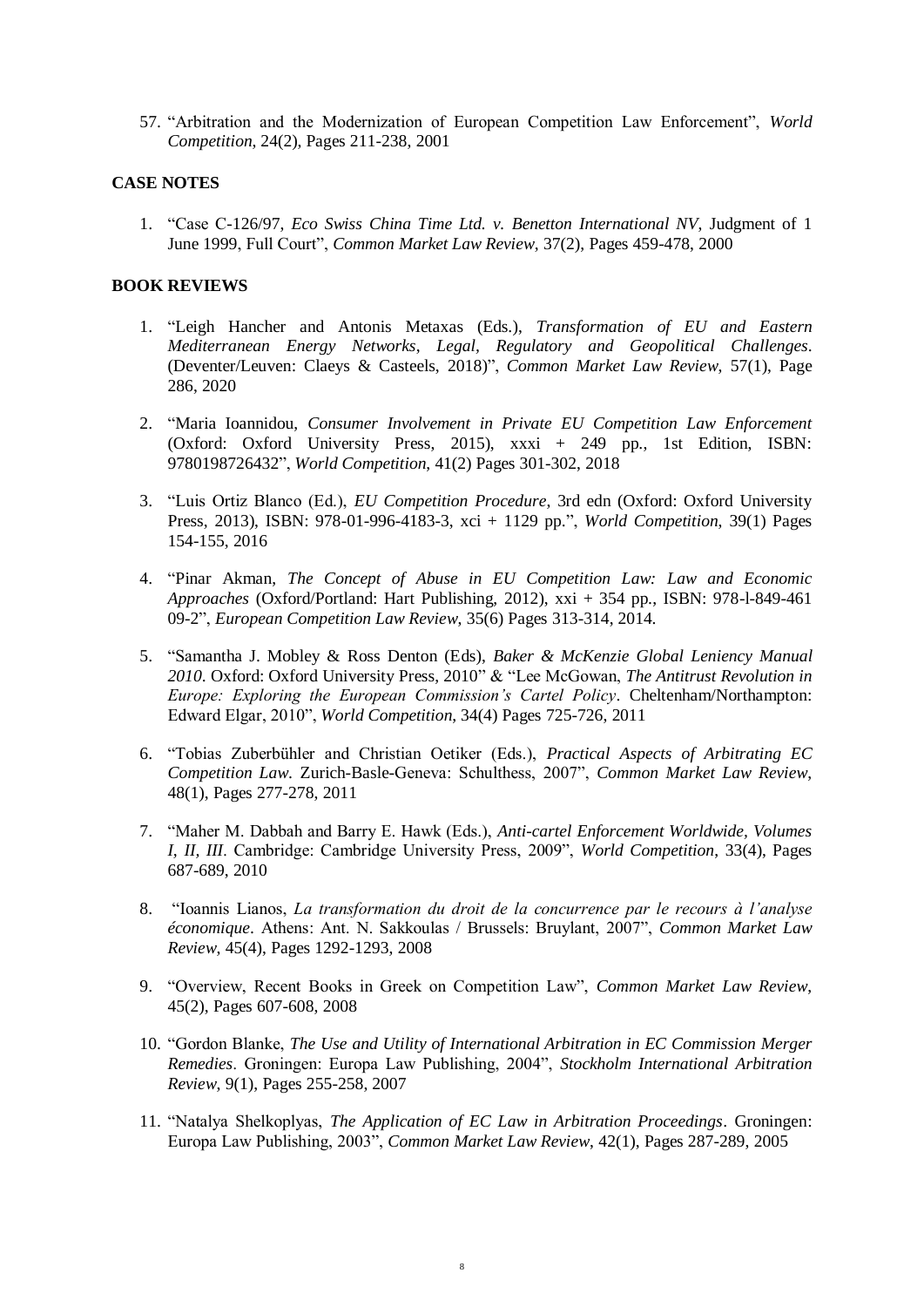- 12. "Stéphane Mail-Fouilleul, *Les Sanctions de la violation du droit communautaire de la concurrence*. Paris: Librairie Générale de Droit et de Jurisprudence (L.G.D.J.), 2002", *Common Market Law Review*, 40(3), Pages 777-779, 2003
- 13. "Claus-Dieter Ehlermann and Isabela Atanasiu (Eds.), *European Competition Law Annual 2000: The Modernization of EC Antitrust Policy*. Oxford-Portland Oregon: Hart Publishing, 2001", *Common Market Law Review*, 39(5), Pages 1195-1199, 2002
- 14. "Jonathan Faull and Ali Nikpay (Eds.), *The EC Law of Competition*. Oxford: Oxford University Press, 1999", *Yearbook of European Law*, 21, Pages 585-588, 2001-2002
- 15. "Clifford A. Jones, *Private Enforcement of Antitrust Law in the EU, UK, and USA*. Oxford: Oxford University Press, 1999", *Common Market Law Review*, 38(3), Pages 811-815, 2001 (with Claus-Dieter Ehlermann)

# **BLOG POSTS**

- 1. ["The DMA and private enforcement –](https://chillingcompetition.com/2021/09/02/the-dma-and-private-enforcement-yes-but-with-moderation-by-makis-komninos/) Yes but with moderation!", *Chillin'Competition*, 2 [September 2021](https://chillingcompetition.com/2021/09/02/the-dma-and-private-enforcement-yes-but-with-moderation-by-makis-komninos/)
- 2. ["European Commission Consumer IoT Sector Inquiry: Preliminary Report",](http://competitionlawblog.kluwercompetitionlaw.com/2021/06/15/european-commission-consumer-iot-sector-inquiry-preliminary-report/) *Kluwer Competition Law Blog*[, 15 June 2021 \(with Peter Citron\)](http://competitionlawblog.kluwercompetitionlaw.com/2021/06/15/european-commission-consumer-iot-sector-inquiry-preliminary-report/)
- 3. ["The DMA Proposal and the Court of Justice: All eyes on Luxembourg",](http://competitionlawblog.kluwercompetitionlaw.com/2021/05/03/the-dma-proposal-and-the-court-of-justice-all-eyes-on-luxembourg) *Kluwer Competition Law Blog*[, 3 May 2021](http://competitionlawblog.kluwercompetitionlaw.com/2021/05/03/the-dma-proposal-and-the-court-of-justice-all-eyes-on-luxembourg)
- 4. ["Enter the DMA bis! The New Article 22 Guidance and how it Accompanies the DMA",](http://competitionlawblog.kluwercompetitionlaw.com/2021/04/13/enter-the-dma-bis-the-new-article-22-guidance-and-how-it-accompanies-the-dma)  *[Kluwer Competition Law](http://competitionlawblog.kluwercompetitionlaw.com/2021/04/13/enter-the-dma-bis-the-new-article-22-guidance-and-how-it-accompanies-the-dma) Blog*, 13 April 2021
- 5. "The ECJ's *Lundbeck* [judgment offers little new on patent settlements but gives birth to an](http://competitionlawblog.kluwercompetitionlaw.com/2021/03/26/the-ecjs-lundbeck-judgment-offers-little-new-on-patent-settlements-but-gives-birth-to-an-interesting-principle-sector-inquiries-give-rise-to-a-duty-of-diligence/)  [interesting principle: sector inquiries give rise to a duty of diligence",](http://competitionlawblog.kluwercompetitionlaw.com/2021/03/26/the-ecjs-lundbeck-judgment-offers-little-new-on-patent-settlements-but-gives-birth-to-an-interesting-principle-sector-inquiries-give-rise-to-a-duty-of-diligence/) *Kluwer Competition Law Blog*[, 26 March 2021](http://competitionlawblog.kluwercompetitionlaw.com/2021/03/26/the-ecjs-lundbeck-judgment-offers-little-new-on-patent-settlements-but-gives-birth-to-an-interesting-principle-sector-inquiries-give-rise-to-a-duty-of-diligence/)
- 6. ["The European Commission Eyes the Addition of a Market Investigation Tool to its 60-year](http://competitionlawblog.kluwercompetitionlaw.com/2020/06/05/the-european-commission-eyes-the-addition-of-a-market-investigation-tool-to-its-60-year-old-toolbox-but-is-it-a-chisel-or-a-sledgehammer/?doing_wp_cron=1592910773.6592540740966796875000)old Toolbox – [But Is it a Chisel or a Sledgehammer?",](http://competitionlawblog.kluwercompetitionlaw.com/2020/06/05/the-european-commission-eyes-the-addition-of-a-market-investigation-tool-to-its-60-year-old-toolbox-but-is-it-a-chisel-or-a-sledgehammer/?doing_wp_cron=1592910773.6592540740966796875000) *Kluwer Competition Law Blog*, 5 June [2020 \(with Mark Powell, Marc Israel, James Killick, Jacquelyn MacLennan and Kate](http://competitionlawblog.kluwercompetitionlaw.com/2020/06/05/the-european-commission-eyes-the-addition-of-a-market-investigation-tool-to-its-60-year-old-toolbox-but-is-it-a-chisel-or-a-sledgehammer/?doing_wp_cron=1592910773.6592540740966796875000)  [Kelliher\)](http://competitionlawblog.kluwercompetitionlaw.com/2020/06/05/the-european-commission-eyes-the-addition-of-a-market-investigation-tool-to-its-60-year-old-toolbox-but-is-it-a-chisel-or-a-sledgehammer/?doing_wp_cron=1592910773.6592540740966796875000)
- 7. ["Authorities Have to Consider Different Types of Evidence -](http://competitionlawblog.kluwercompetitionlaw.com/2020/04/02/authorities-have-to-consider-different-types-of-evidence-the-uk-court-of-appeal-broadly-upholds-the-cats-judgment-in-phenytoin-and-clarifies-excessive-pricing-test/?doing_wp_cron=1592910986.9011240005493164062500) The UK Court of Appeal [Broadly Upholds the CAT's Judgment in Phenytoin and Clarifies 'Excessive Pricing'](http://competitionlawblog.kluwercompetitionlaw.com/2020/04/02/authorities-have-to-consider-different-types-of-evidence-the-uk-court-of-appeal-broadly-upholds-the-cats-judgment-in-phenytoin-and-clarifies-excessive-pricing-test/?doing_wp_cron=1592910986.9011240005493164062500) Test", *[Kluwer Competition Law Blog](http://competitionlawblog.kluwercompetitionlaw.com/2020/04/02/authorities-have-to-consider-different-types-of-evidence-the-uk-court-of-appeal-broadly-upholds-the-cats-judgment-in-phenytoin-and-clarifies-excessive-pricing-test/?doing_wp_cron=1592910986.9011240005493164062500)*, 2 April 2020 (with James Killick)
- 8. "The CMA *Remicade* [Decision: Discount Schemes and Abuse of Dominance –](http://competitionlawblog.kluwercompetitionlaw.com/2019/03/28/the-cma-remicade-decision-discount-schemes-and-abuse-of-dominance-effects-matter/?doing_wp_cron=1592911545.9544670581817626953125) Effects Matter!", *Kluwer Competition Law Blog*[, 28 March 2019 \(with James Killick, Strati](http://competitionlawblog.kluwercompetitionlaw.com/2019/03/28/the-cma-remicade-decision-discount-schemes-and-abuse-of-dominance-effects-matter/?doing_wp_cron=1592911545.9544670581817626953125)  [Sakellariou-Witt and Axel Schulz\)](http://competitionlawblog.kluwercompetitionlaw.com/2019/03/28/the-cma-remicade-decision-discount-schemes-and-abuse-of-dominance-effects-matter/?doing_wp_cron=1592911545.9544670581817626953125)
- 9. ["EU Court Confirms the Need for Transparency and Full Disclosure of Economic Analyses in](http://competitionlawblog.kluwercompetitionlaw.com/2019/01/22/eu-court-confirms-the-need-for-transparency-and-full-disclosure-of-economic-analyses-in-eu-merger-cases-upstnt/?doing_wp_cron=1592911323.7353310585021972656250)  EU Merger Cases (*UPS/TNT*)", *Kluwer Competition Law Blog*[, 22 January 2019 \(with James](http://competitionlawblog.kluwercompetitionlaw.com/2019/01/22/eu-court-confirms-the-need-for-transparency-and-full-disclosure-of-economic-analyses-in-eu-merger-cases-upstnt/?doing_wp_cron=1592911323.7353310585021972656250)  [Killick\)](http://competitionlawblog.kluwercompetitionlaw.com/2019/01/22/eu-court-confirms-the-need-for-transparency-and-full-disclosure-of-economic-analyses-in-eu-merger-cases-upstnt/?doing_wp_cron=1592911323.7353310585021972656250)
- 10. ["Competition Appeal Tribunal Quashes the CMA's Excessive Pricing Decision against Pfizer](http://competitionlawblog.kluwercompetitionlaw.com/2018/06/13/competition-appeal-tribunal-quashes-cmas-excessive-pricing-decision-pfizer-flynn-pharma/?doing_wp_cron=1592911168.0304369926452636718750)  and Flynn Pharma", *Kluwer Competition Law Blog*[, 13 June 2018 \(with James Killick\)](http://competitionlawblog.kluwercompetitionlaw.com/2018/06/13/competition-appeal-tribunal-quashes-cmas-excessive-pricing-decision-pfizer-flynn-pharma/?doing_wp_cron=1592911168.0304369926452636718750)
- 11. ["Brexit and Competition Law",](http://kluwercompetitionlawblog.com/2016/05/20/brexit-and-competition-law/) *Kluwer Competition Law Blog*, 20 May 2016